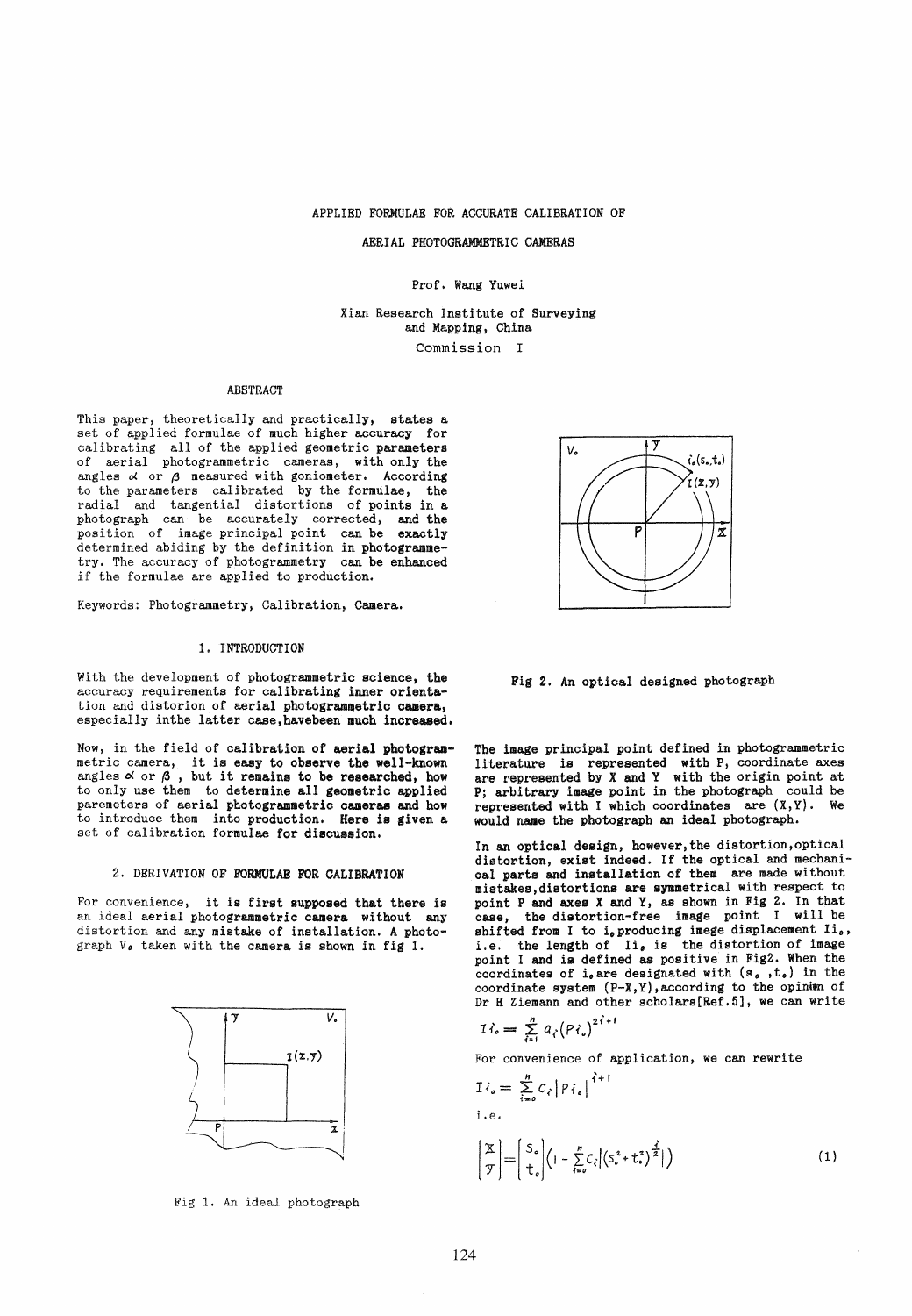

In the process of installation, the image plane, the plane of registering frame,isnot set down into ideal position. We suppose that the real image plane V is positioned in angle  $\epsilon$  with respect to ideal image plane  $V_o$ , so that the profile of planes V and  $V_o$  in principal tilt direction is shown in Figure 3. We suppose that an arbitrary ray  $S'$  i. through the rear nodal point S' intersects the planes  $V$  and  $V_0$  at points  $i_{\nu}$  and  $i_{o}$  respectively;  $T$  is the perpendicular foot from point S' to plane V, and f represents B'T; P is the perpendicular foot from point S' to plane V. and F represents S'P. We take point T for origin of coordinates in plane  $V$ , and  $(s,t)$  for coordinates of  $i_y$ . When the planes V and V<sub>o</sub> coincide each with other by rotating them around their intersecting axis, base on the Wang Yuwei Formula [Ref. 1], we can write

$$
\begin{pmatrix} S_{*} \\ t_{*} \end{pmatrix} = \left( 1 + \xi \right) \begin{pmatrix} S + \frac{f}{2} \sin \xi_{x} \\ t + \frac{f}{2} \sin \xi_{y} \end{pmatrix} + \begin{pmatrix} \frac{F}{2} \sin \xi_{x} \\ \frac{F}{2} \sin \xi_{y} \end{pmatrix}
$$
 (2)

in which

$$
\xi = \frac{F - f + (S + \frac{f}{z} \sin \epsilon_x) \sin \epsilon_x + (t + \frac{f}{z} \sin \epsilon_y) \sin \epsilon_y}{f - (S + \frac{f}{z} \sin \epsilon_x) \sin \epsilon_x - (t + \frac{f}{z} \sin \epsilon_y) \sin \epsilon_y}
$$

 $\epsilon_x$  and  $\epsilon_y$  represent the tilt angles of coordinates axes in the plane V with reference to the plane  $V_o$ , and F and f represent the principal distances to the planes V. and V respectively.

In the process of optical installation, inevitably, various errors would appear. In order to describe the effect of the errors in the geometrie state, F E Washer suggested a model of thin prism [Ref.4],<br>I would name it Washer-Prism. First, we suppose that Washer Prism is set at the rear nodal point S'. Based on the model, we can consider that the errors cause a cone of rays with central ray S'P to be deviated at an angle  $\tau$ , and relatively, the ray S'T to be deviated at an angle  $\gamma$ , as shown in Fig 4. In Fig 4, 8'P' represents the deviated position of the prime principal ray S'P, 7 represents its deviated angle correspondingly, S'T' represents the deviated position of ray S'T which deviates simultaneously with the ray  $S'P$ ,  $\gamma$  represents its deviated angle. The so-called simultaneous deviation of ray S'T with ray S'P means that all of the rays in the cone with ray S'P as a centre are rotating around a line which is passing through point S' and perpendicular to plane S'PP'.



Fig 4. A show of the model of thin prism



Fig 5. Geometrical state of supposed plane V'

We make up a perpendicular plane  $V'$  across the ray S'T' at point T', and S'T' is represented with F';<br>we take the plane V' as a photograph with principal distance F'. On the plane  $V'$ , we define T'as origin, and take lines which are corresponding to coordinate axes on planes V as coordinate axes,i.e. the axes on planes  $V'$  and  $V$  are through the same image points correspondingly. We ean write an equation of relationship between arbitrary image point  $i_{\nu}(s,t)$  on plane V and its corresponding image point  $I'(x', y')$ on plane V' as

$$
\begin{bmatrix} s \\ t \end{bmatrix} = \frac{f}{F} \begin{bmatrix} \chi' \\ y' \end{bmatrix}
$$
 (3)

Along the plane  $S'T'T$ , we cut out a profile as Fig5.<br>When the cone with the central ray  $S'T$  deviates at an angle  $\gamma$  causing the ray S'T to rotate from S'T to  $S'T'$ , at the same time the ray  $S'i_V$  in the prime cone with central ray S'T deviates from S'i<sub>V</sub> to S'i'; three points  $S', i'$  and  $I'$  are collinear.

If we suppose plane V' as a vertical photograph with principal distance  $F'$  and plane V as an obligue photograph with principal distance f, based on tbe Wang Yuwei Formula again, we can write

$$
\begin{bmatrix} x' \\ y' \end{bmatrix} = \left( 1 + \xi' \right) \begin{bmatrix} S' + \frac{f}{2} \sin \theta_x \\ t' + \frac{f}{2} \sin \theta_y \end{bmatrix} + \begin{bmatrix} \frac{F}{2} \sin \theta_x \\ \frac{F}{2} \sin \theta_y \end{bmatrix}
$$
 (4)

where

$$
\xi' = \frac{F'-f + (S'+\frac{f}{2}\sin\gamma_x)\sin\gamma_x + (t'+\frac{f}{2}\sin\gamma_y)\sin\gamma_y}{f - (S'+\frac{f}{2}\sin\gamma_x)\sin\gamma_x - (t'+\frac{f}{2}\sin\gamma_y)\sin\gamma_y}
$$

 $\gamma_x$  and  $\gamma_y$  represent the tilt angles of the coordinate axes on real image plane V with reference to the supposed image plane V'.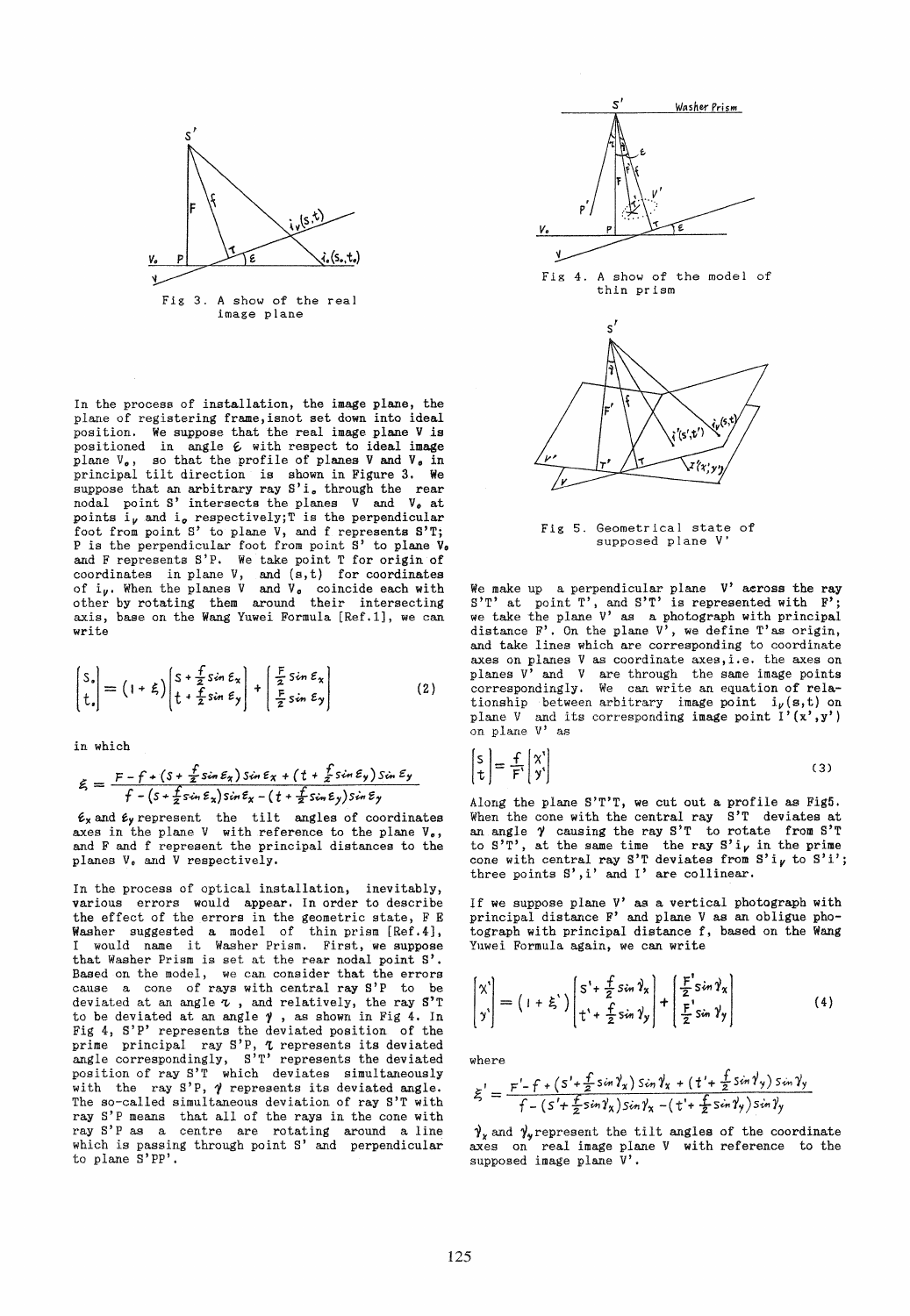

Fig 6. Effection of Washer Prism

In the above text, we have supposed Washer Prism as positioned at the rear nodal position. When Washer Prism is at some position in space as shown in Fig 6, the distance from rear nodal point S'to Washer Prism can be represented with d which direction shewn in Fig 6 is positive. When d equals zero, the ray  $S'i_{\gamma}$  must be refracted from  $S'i_{\gamma}$  to  $S'i'$ ; when d does not equal zero, the ray  $S'i_{\gamma}$  must be not refracted at segment S'R and must be refracted from Ri<sub>v</sub>to Ri. Ray Ri intersects plane V at i, a real image poiint, and  $(\overline{x}, \overline{y})$  are its coordinates with origin at point T.

Obviously, both S'i' and Ri are become from the same ray  $S'$ i, refracted by a same thin prism, Ri run parallel to  $S'$ i', so we can write

$$
Ti' = Ti + i i'
$$
  
=  $Ti + \frac{d}{f}(Ti' - Ti_{v})$   
with  

$$
\rho = \frac{d}{f}
$$
  
we can write

or  $Ti' = \frac{Ti - \rho Ti_{\nu}}{1 - \rho}$  $\begin{bmatrix} S' \\ t' \end{bmatrix} = \frac{1}{1 - \rho} \begin{bmatrix} \overline{x} \\ \overline{y} \end{bmatrix} - \frac{\rho}{1 - \rho} \begin{bmatrix} s \\ t \end{bmatrix}$ (6)

in coordinate form. When we replace  $(x', y')$  in Eq.3 by  $(x', y')$  in Eq.4, and  $(s, t)$  in Eq.6 by  $(s, t)$  in Eq.3, the mathematical relationship betwcen  $(s',t')$ and  $(\bar{x}, \bar{y})$  can be completely obtained. In consideration of performing iteration calculations on computer, the Eq.6 is very convenient. Therefore, other forms of mathematical relationship wouldbe no longer deduced.



Fig 7. A show of coincident photograph

When we make the planes V and  $V<sub>e</sub>$  inFig3 coincide each with other by rotating them around their intersecting axis, a coincided photograph can be formed as Fig 7. In the photograph, we only mark the point I in Fig.1 and thepoint i in Fig6. V. in Figs 1 and 2 represents ideal photograph, and V in Figure 6 represents real photograph or image plane with (o-x,y) as fiducial coordinate system. Primarily, the point I is in the plane  $V_o$ , and the point i is in the plane  $V$ . If the fiducial coordinaes of point T is expressed with  $(x_*,y_*)$ , then the relationship between  $(x,y)$  in  $(0-x,y)$  and  $(\bar{x},\bar{y})$  in  $(T-\bar{x},\bar{y})$  for the same image point i must be written as

$$
\begin{bmatrix} \overline{x} \\ \overline{y} \end{bmatrix} = \begin{bmatrix} x \\ y \end{bmatrix} - \begin{bmatrix} x_r \\ y_r \end{bmatrix}
$$
 (7)

Thus,according to the a11 of above equations, replacing one by one, we can obtain the coordinates  $(X,Y)$ of the ideal image point I, which are free of distortion, by use of fiducial coordinates (x,y) of the real image pqint i. The mathematical form can be written as

$$
\begin{bmatrix} X \\ Y \end{bmatrix} = \begin{bmatrix} F_x(x, y; f, x_T, y_T, c_0, c_1, c_2, \cdots, c_n, \varepsilon_x, \varepsilon_y, \gamma_x, y_y, \rho) \\ F_y(x, y; f, x_T, y_T, c_0, c_1, c_2, \cdots, c_n, \varepsilon_x, \varepsilon_y, \gamma_x, \gamma_y, \rho) \end{bmatrix}
$$

and, the distortion of image point i is (8)

$$
\overrightarrow{I_i} = \begin{bmatrix} \Delta_x \\ \Delta_y \end{bmatrix} = \begin{bmatrix} (x - x_p) - X \\ (y - y_p) - Y \end{bmatrix}
$$
 (9)

All of above parameters are (n+13) in number as listed below:

Distortion coefficients  $C_0, C_1, C_2, \cdots C_n;$ Obligue angles of image plane  $\epsilon_x$ ,  $\epsilon_y$ ; Deviating angle of optical axes  $\gamma_x$ ,  $\gamma_y$ ; Washer coefficient  $\rho$ ; Used principal distances F, F', f; coordinates of perpendicular point  $x_7$ ,  $y_7$ ; or coordinates of principal point  $x_p$ ,  $y_p$ .

These parameters can be determined with only the measurements of all angles  $\triangleleft$  or  $\beta$ , but the F, F' and f can be properly chosen [Ref.3], or supposed to be equal to any calibrated principal distance. For the convenience of representation of camera's geometrical state, the F and F' would be defined by Eq.11, the f by Eq.15, the  $(x_7, y_7)$  by Eq.16, and the  $(x_p, y_p)$  by Eq.13 later.

#### 3. THE GEOMETRI CAL STATE OF CAMERA

With parameters  $\epsilon_x$ ,  $\epsilon_y$ ,  $\gamma_x$  and  $\gamma_y$ , the oblique angle and its principal oblique line direction can be written as [Ref .1]

$$
\varepsilon = \arcsin \left| \sqrt{\sin^2 \varepsilon_x + \sin^2 \varepsilon_y} \right|
$$
  
\n
$$
\chi_{\varepsilon} = \arctan \frac{\sin \varepsilon_x}{\sin \varepsilon_y} + (1 - \text{sgn}\varepsilon_y) \frac{\pi}{2}
$$
  
\n
$$
\gamma = \arcsin \left| \sqrt{\sin^2 \gamma_x + \sin^2 \gamma_y} \right|
$$
  
\n
$$
\chi_{\gamma} = \arctan \frac{\sin \gamma_x}{\sin \gamma_y} + (1 - \text{sgn}\gamma_y) \frac{\pi}{2}
$$
\n(10)

Obviously,  $\epsilon$  and  $\gamma$  are defined as positive. They represent respectively the oblique angles that the image plane V deviates from its ideal position plane V and its supposed plane V'; on the plane V, respectively, both principal oblique line directions are defined as those of PT and P'P or T'T,which tilt towards the nodal points and intersect with the axis y making angles  $\mathscr{K}_{\bm{\ell}}$  and  $\mathscr{K}_{\bm{\ell}}$  or  $\mathscr{K}_{\bm{\mathcal{Y}}},$  clockwise direction as positive.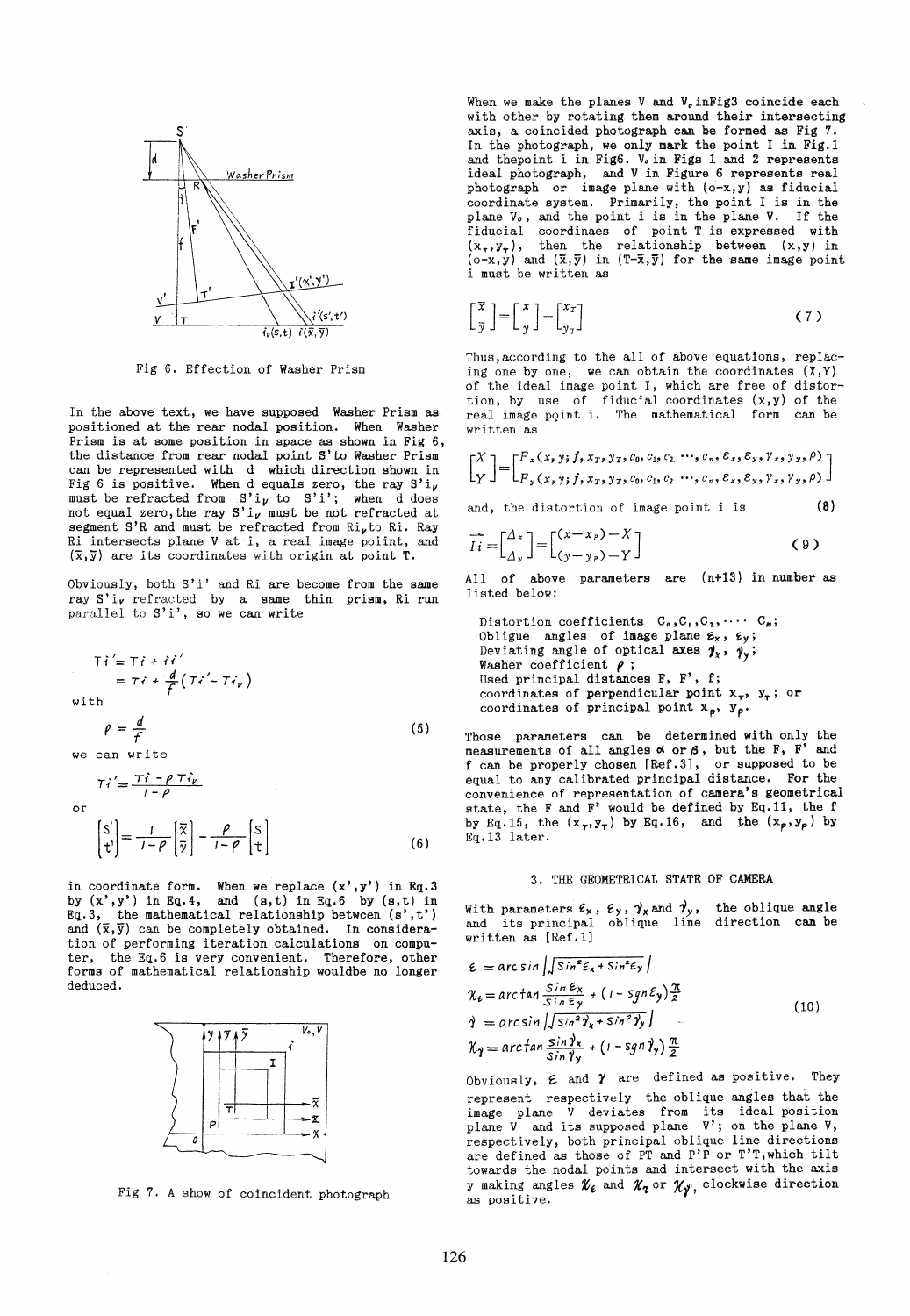

Fig 8. A show for planes V' and V<sub>o</sub>coincided with plane V

As shown in Fig 4, points  $P_v$ ,  $P'$  and  $T'_v$  represent the points where the straight lines S'P, S'P' and S'T'intersect with plane V respectively. We take the plane V' to coincide with plane V by rotating them around their intersecting line, and do same to the plane V. with plane V, then the coincided image plane of the three planes  $V'$ ,  $V_o$  and  $V$  can be made as shown in Fig 8. Given

$$
F = \{ \sec \epsilon \}
$$
  
\n
$$
F = \{ \sec \gamma \}
$$
 (11)

point P must be coincided with point  $P_v$ , and point T'with point  $T'_{\nu}$ ; and then, the geometrical state of angles  $\epsilon$  and  $\gamma$  or  $\tau$  in the space are not changeable when the three planes rotate for coinciding. According to the process generating angles  $\tau$  and  $\gamma$ , we know that the locus of point P' is a straigt line and, the locus of point  $\tilde{T}'$  is a quadratic line. With the consideration of that the angles  $\tau$  and  $\theta$  are very small, the angle between  $P'P$  and  $T'T$  can be deemed as

$$
\angle(\hat{P}P,\vec{T}\top) = \frac{1}{2}\arcsin(\sin \epsilon \sin \theta \sin(\kappa_{\epsilon} - \kappa_{\gamma}))
$$

According to the relationship between an oblique angle and its coordinate oblique angles  $[Ref.1]$ , we can write

$$
\begin{aligned}\n\mathcal{L} &= \arcsin \frac{\sin \gamma}{\cos \left(\epsilon \sin \left(\kappa_{\epsilon} - \kappa_{\gamma}\right)\right)} \\
\mathcal{K}_{\tau} &= \mathcal{K}_{\gamma} + \frac{1}{2} \arcsin \left(\sin \epsilon \sin \gamma \sin \left(\kappa_{\epsilon} - \kappa_{\gamma}\right)\right) \\
\mathcal{L}_{\chi} &= \arcsin \left(\sin \tau \sin \kappa_{\tau}\right) \\
\mathcal{L}_{\gamma} &= \arcsin \left(\sin \tau \cos \kappa_{\tau}\right)\n\end{aligned} \tag{12}
$$

The geometrical relationship among the angles  $\mathcal{X}_\tau$ ,  $\mathcal{X}_{\epsilon}$  and  $\mathcal{X}_{\gamma}$ , as shown in Fig 9, the bottom view of Fig8,are those among the principal oblique direction of angles  $\tau$  ,  $\varepsilon$  and  $\gamma$  . Then, the fiducial coordinates of points P , T' and P' ean be written as

$$
\begin{pmatrix}\nX_p \\
y_p\n\end{pmatrix} =\n\begin{pmatrix}\nx_1 \\
y_1\n\end{pmatrix} -\n\begin{pmatrix}\nf \tan \mathcal{E}_X \\
f \tan \mathcal{E}_Y\n\end{pmatrix}
$$
\n
$$
\begin{pmatrix}\nX_p \\
y_p\n\end{pmatrix} =\n\begin{pmatrix}\nx_p \\
y_p\n\end{pmatrix} -\n\begin{pmatrix}\n\tan \tau_X \\
\tan \tau_Y\n\end{pmatrix}
$$
\n
$$
\begin{pmatrix}\nX_r \\
Y_r\n\end{pmatrix} =\n\begin{pmatrix}\nx_1 \\
y_1\n\end{pmatrix} -\n\begin{pmatrix}\nf \tan \gamma_X \\
\tan \gamma_Y\n\end{pmatrix}
$$
\n(13)



Fig 9. Relationship among the angles  $\tau$ ,  $\epsilon$  and  $\gamma$ 



Fig 10. A coincident photograph

and the length of three segments among them

$$
PT = f \tan \mathcal{E}
$$
  
\n
$$
PP = F \tan \mathcal{E}
$$
  
\n
$$
TT = f \tan \mathcal{V}
$$
\n(14)

In Figure 9, the point P represents the first across point where the primary principal optical ray intersect with ideal image plane, i.e. the perpendicular foot from rear nodal point to that plane. When the image plane, the plane of registering frame, rotates at an angle  $\varepsilon$  around point P along the direction PT towards rear nodal point, the perpendicular foot shifts from the point P to the point T. When the primary principal ray gets a deviation caused by errors of installation, the ray passing through point P deviates from S'P to S'P', i.e. the point P where the primary prineipal ray intersects with the image plane shifts from  $P$  to  $P'$ ; at the same time, the ray S'T deviates from S'T to S'T'.

For the convenience of comprehension and application, summarizing all above Figures and keeping their explieit important elements, we ean make a general show for results of camera calibration as Fig 10.

Note again,the Fig 10 canbe considered as a fivefold geometric state, describing negative, positive, transparent positive, image plane and calibration plane. If we take it as image plane or calibration plane, it must be with the rear nodal point S' down or scale lines down; if we take it as positive, transparent positive and negative, the latter must be with emulsions down, and others with emulsions up. No matter whieh geometrical etate does Fig10 express,the coordinate relationships of mathematics in it are not changeable and, PT is always the direction of its oblique angle  $\epsilon$  which rotates around point P towards the nodal points  $S'$  and  $S$ , as well as PP' is always a locus of interseeted point where the primary principal ray deviated at an angle  $\tau$  from ideal position to real position intersects with it.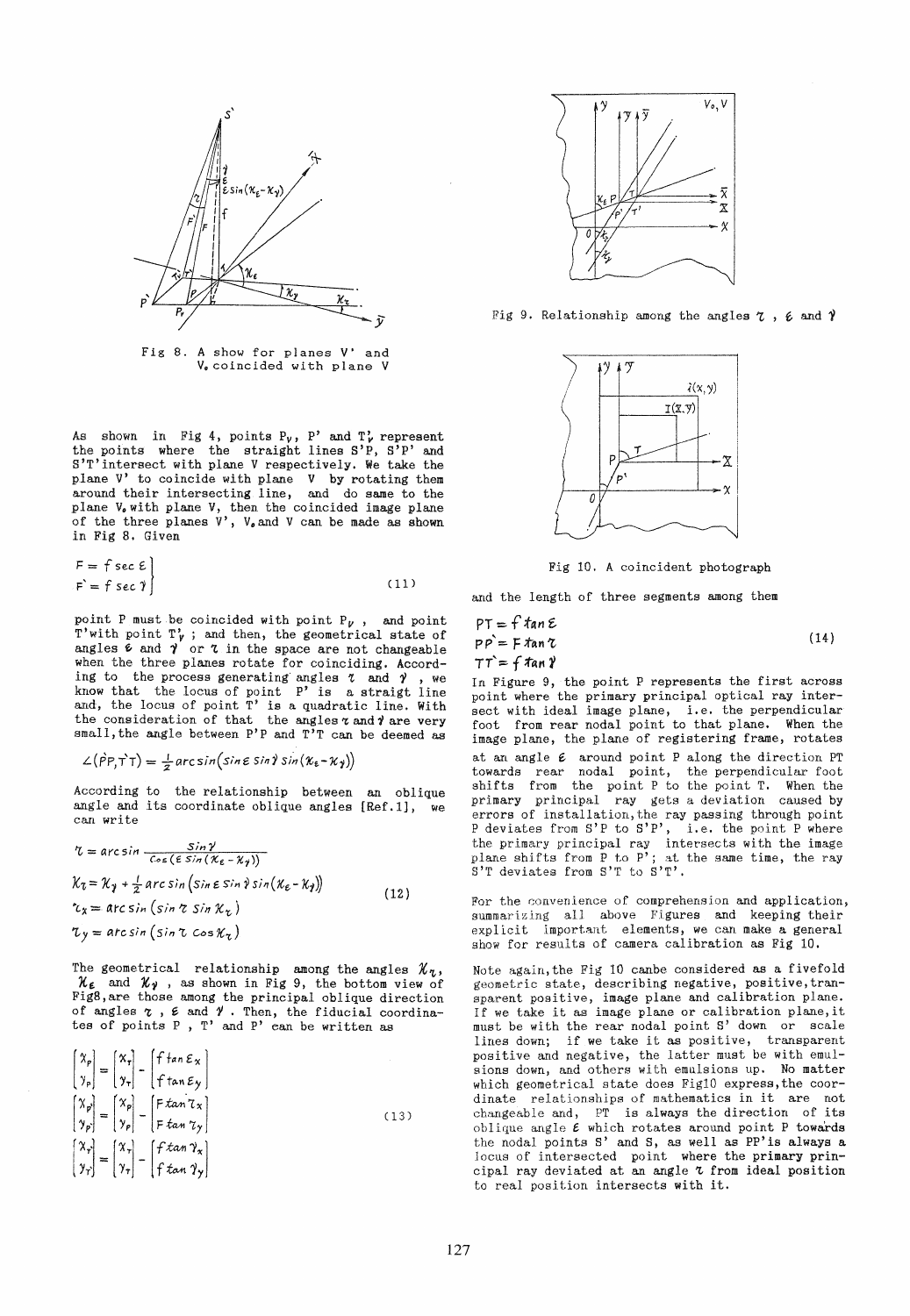#### 4. ERROR EQUATIONS FOR DETERMINATION OF CAMERA PARAMETERS

In Eq.8, the first three from parameters of f,  $x_7, y_7$  $\cdots$  and  $\rho$  should be calculated first, then the others. According to the angles  $\alpha$  or  $\beta$  measured on the goniometer,  $\beta$  represents minus  $\alpha$ , as shown in Fig 11. The parameters  $(x_7, y_7, z_7)$  and f) can be directly determine [Ref.2J by

$$
f = \frac{\sum_{i=1}^{n_x} (\sin 2\alpha_i)^2 f_x + \sum_{j=1}^{n_y} (\sin 2\alpha_j)^2 f_y}{\sum_{i=1}^{n_x} (\sin 2\alpha_i)^2 + \sum_{j=1}^{n_y} (\sin 2\alpha_j)^2}
$$
(15)

$$
\begin{bmatrix} x_T \\ x_T \\ y_T \end{bmatrix} = \begin{bmatrix} \sum_{i=1}^{n_x} \sin^4 a_i \cdot \text{OT}_i / \sum_{i=1}^{n_x} \sin^4 a_i \\ \sum_{j=1}^{n_y} \sin^4 a_j \cdot \text{OT}_j / \sum_{j=1}^{n_y} \sin^4 a_j \end{bmatrix}
$$
 (16)



Fig 11. Angles  $\alpha$  or  $\beta$  measured on goniometer

In Fig 11, P"S is a incident ray of S'P. Now we make<br>a perpendicular plane B"P"A" at the point P"; given  $P^{\prime\prime}S=F$ , then  $P^{\prime\prime}A^{n}$  could be deemed as X or Y in Eq.1, and  $P^{\prime\prime}B^{\prime\prime}$  as negative direction of  $P^{\prime\prime}A^{\prime\prime}$ . The incident rays  $0$ "S and  $T$ "S of S'O and S'T intersect with plane  $B^{\pi}P^{\pi}A^{\pi}$  at  $0^{\pi}$  and  $T^{\pi}$  respectively. Obviously, every angle  $\alpha$  or  $\beta$  corresponds to its X and Y, which can be directly calculated with angles  $\epsilon'_x$ ,  $\epsilon'_y$ ,  $\theta'_x$  and  $\theta'_y$ by

$$
X_{i} = F \tan(\alpha_{i} - \theta_{x}^{\prime} + \varepsilon_{x}^{\prime})
$$
  
\n
$$
Y_{j} = F \tan(\alpha_{j} - \theta_{y}^{\prime} + \varepsilon_{y}^{\prime})
$$
  
\n
$$
(i = 1, 2, 3, ..., 2n_{x})
$$
  
\n
$$
(j = 1, 2, 3, ..., 2n_{y})
$$
  
\n(17)

where  $2n_{\chi}$  and  $2n_{\chi}$  represent the numbers of measured angles at axes  $x'$  and  $y$  respectively, i.e. double band numbers of measured angles; and

$$
\begin{bmatrix} \mathcal{E}'_x \\ \mathcal{E}'_y \end{bmatrix} = \begin{bmatrix} \arctan(X_T/F) \\ \arctan(Y_T/F) \end{bmatrix}
$$
 (18)

$$
\begin{bmatrix} \theta_x' \\ \theta_y' \end{bmatrix} = \begin{bmatrix} \arctan[(X_T - X_0)/F] \\ \arctan[(Y_T - Y_0)/F] \end{bmatrix}
$$
 (19)

For an arbitrary image point  $(x_i, o)$  at axis x of calibration plate, we can obtain the corresponding  $(X, Y)$ <sub>i</sub> with Eq. 8, i.e.

$$
\begin{bmatrix} X \\ Y \end{bmatrix} = \begin{bmatrix} F_x(x_i, 0, f, x_x, y_x, \cdots, \rho) \\ F_y(x_i, 0, f, x_x, y_x, \cdots, \rho) \end{bmatrix}
$$

where the X is just the same geometrical value as  $X_i$ in Eq.17, so one of error equations can be made as

$$
-\Delta_i = F_x(x_i, 0; f, x_x, ..., \rho) - F \tan(\alpha_i - \theta'_x + \varepsilon'_x)
$$

for arbitraryimage  $point(o, y<sub>j</sub>)$  at axis y of calibration plate, in the same way, we can write

$$
\begin{bmatrix} X \\ Y \end{bmatrix}_{j} = \begin{bmatrix} F_{x}(0, y_{j}; f, x_{T}, \cdots, \rho) \\ F_{y}(0, y_{j}; f, x_{T}, \cdots, \rho) \end{bmatrix}
$$

and

$$
-\Delta_j = F_y(0, y_j; f, x_{\tau}, \cdots, \rho) - F \tan(\alpha_j - \theta_y + \varepsilon_y')
$$

With their weights

 $P_i = \cos^4 a_i$ ,  $P_i = \cos^4 a_i$ 

the correction equations cau be written as

$$
V_{i} = F_{x}(x_{i}, 0; f, x_{T}, ..., \rho) - F \tan(\alpha_{i} - \theta_{x} + \varepsilon_{x}')
$$
  
\n
$$
V_{j} = F_{y}(0, y_{j}; f, x_{T}, ..., \rho) - F \tan(\alpha_{j} - \theta_{y} + \varepsilon_{y}')
$$
  
\n
$$
(i = 1, 2, 3, ..., 2n_{x})
$$
  
\n
$$
(j = 1, 2, 3, ..., 2n_{y})
$$
  
\n(20)

Based on the theory of adjustment, Eq.20 can be treated and the values of parameters  $C_0, C_1, C_2...$ and  $\rho$  can be accuratly worked out.

According to the a11 solved parameters, the distortion-free coordinates  $(X, Y)$  of arbitrary image can be obtained w1th Eq.B, and their rms errors would be estimated by

$$
\begin{bmatrix} m_x \\ m_y \end{bmatrix} = \begin{bmatrix} 1 + (x/F)^2 \\ 1 + (y/F)^2 \end{bmatrix} \cdot \mu \tag{21}
$$

Because the principal distance f can be properly chosen and the theoritical value of parameter  $C_{\bullet}$  is zero, the number of real parameters to be calulated the number of real parameters to be calulated would be (n+Z+5) and, corresponding to unit weight, the mean error  $\mu$  would be estimated by

$$
\mu = \pm \sqrt{\frac{\sum_{i=1}^{2n} V_i^2 \cos^4 a_i + \sum_{i=1}^{2n} V_i^2 \cos^4 a_i}{2n_x + 2n_y - (n+5+2)}}
$$
(22)

By the way, when the  $\rho$  does not equal zero (see Fig6), the rays of central projection refracted by Washer Prism are no longer of central projection; but when the  $\rho$  equals zero, the rays are still of central projection. That is, when the  $\rho$  equals zero, all re-<br>fracted rays must rotate around the rear nodal point S') so the geometrical relationships among the rays are unchangeable, and the deviation angle  $\tau$  of the cone of rays with reference to the image plane canbe reversely deemed as a deviation angle of the image plane with reference to the cone of rays, as shown in Fig4. Thus, the position of the perpendicular S'T can be deemed as formed by twice rotation of the image plane from S'P' indirectly to S'T with going through S'P, or by single rotation of the image plane from S'P' directly to S'T without going through S'P. In the latter case,  $S'P$  can be deemed as  $S'P'$ , and we can obtain a conclusion of that angles  $\tau$  and  $\gamma$  are equal to zero. That is, the  $\rho$  is zero, the  $\gamma$  is zero; we must pay attention to that case during the process of calculation.